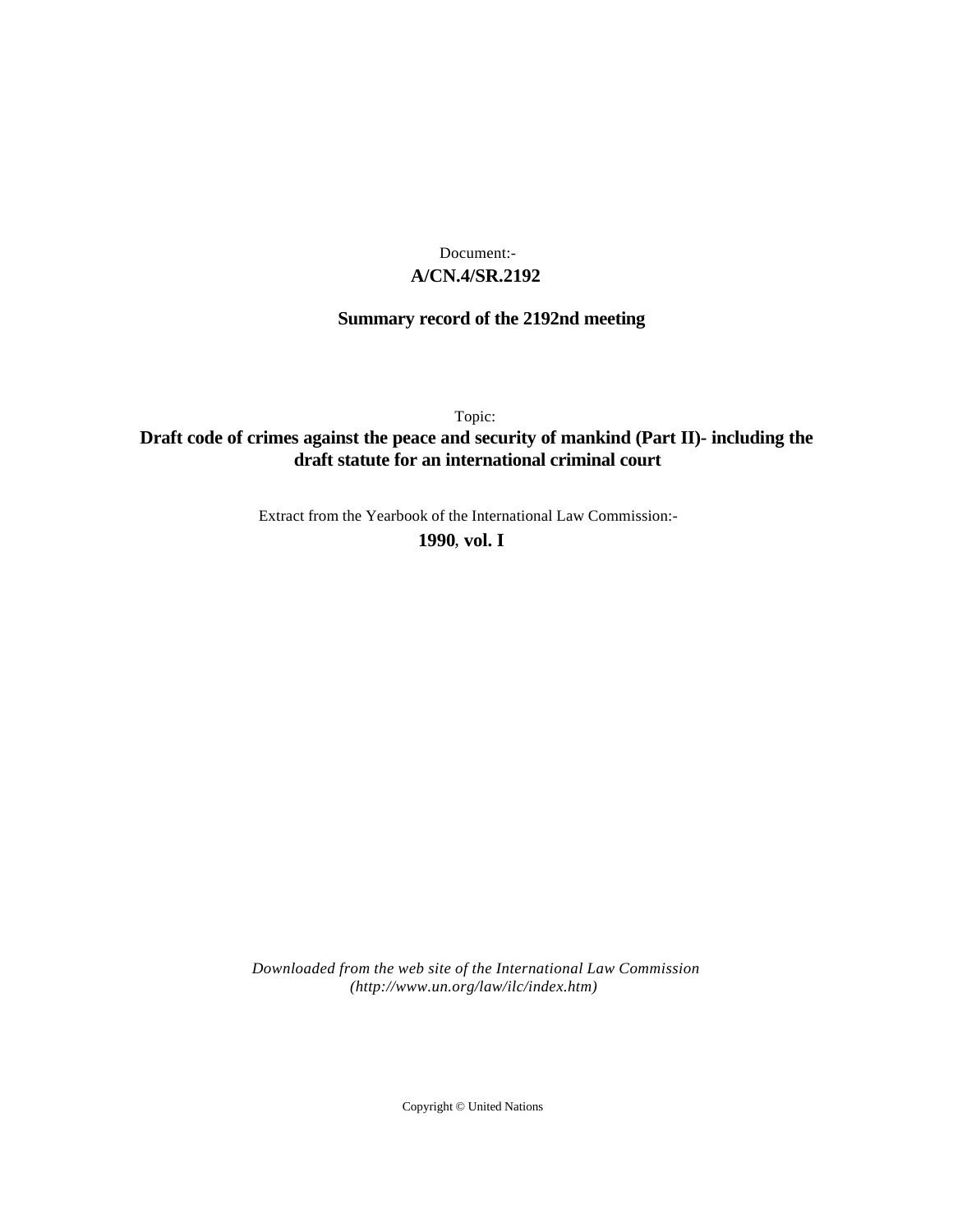the sooner it would be able to complete its report to the General Assembly.

105. The CHAIRMAN said that, if there were no objections, he would take it that the Commission approved the recommendation by the Enlarged Bureau that the forty-third session should be held from 29 April to 19 July 1991.

*It was so agreed.*

*The meeting rose at 6.10 p.m.*

## **2192nd MEETING**

# *Thursday, 12 July 1990, at 10 a.m. Chairman:* Mr. Jiuyong SHI

*Present:* Prince Ajibola, Mr. Al-Qaysi, Mr. Arangio-Ruiz, Mr. Barboza, Mr. Barsegov, Mr. Beesley, Mr. Bennouna, Mr. Calero Rodrigues, Mr. Diaz Gonzalez, Mr. Eiriksson, Mr. Francis, Mr. Graefrath, Mr. Hayes, Mr. Illueca, Mr. Jacovides, Mr. Koroma, Mr. Mahiou, Mr. McCaffrey, Mr. Njenga, Mr. Ogiso, Mr. Pawlak, Mr. Pellet, Mr. Sreenivasa Rao, Mr. Razafindralambo, Mr. Roucounas, Mr. Sepúlveda Gutiérrez, Mr. Thiam, Mr. Tomuschat.

**Draft Code of Crimes against the Peace and Security of Mankind<sup>1</sup>**  *(continued)\** **(A/CN.4/429 and Add.1-4,<sup>2</sup> A/CN.4/430 and Add.I,<sup>3</sup> A/CN.4/L.443, sect. B, A/CN.4/L.454 and Corr.l)**

[Agenda item 5]

REPORT OF THE WORKING GROUP ON THE QUESTION OF THE ESTABLISHMENT OF AN INTERNATIONAL CRIMINAL JURISDICTION *(continued)*

CHAPTER III (The Commission's discussion of the question at the present session) *(continued)*

*Paragraph 28* (concluded)

1. Mr. GRAEFRATH proposed that paragraph 28 should be reworded as follows:

"Some States see the establishment of an international criminal court as a useful alternative to overcome their difficulties in implementing universal jurisdiction. It would, however, be illusory to believe that an international prosecuting mechanism could relieve States of the problems associated with the national administration of [criminal] justice."

If the Commission did not agree, the paragraph could perhaps be deleted, because it was not really necessary.

2. Mr. SEPULVEDA GUTIÉRREZ said that Mr. Graefrath's proposal solved many problems and he would therefore withdraw his own objections to the paragraph.

3. Mr. AL-QAYSI said that Mr. Graefrath's proposal might help to overcome difficulties that had emerged in the discussion, but he wondered whether it was appropriate to speak of the "national administration of criminal justice" and proposed instead the phrase "national administration of justice in relation to criminal matters".

4. Mr. BENNOUNA said that the expression "criminal matters" proposed by Mr. Al-Qaysi was too broad. He would suggest the formula "the prosecution of international crimes".

5. Mr. MCCAFFREY said that he agreed with Mr. Bennouna's suggestion, which also read well in English, and proposed replacing the words "relieve States of 'by "alleviate" or "eliminate".

6. Mr. RAZAFINDRALAMBO said that he, too, agreed with the suggestion made by Mr. Bennouna and supported by Mr. McCaffrey, because he had reservations about the original paragraph 28 and about Mr. Graefrath's proposed rewording.

7. Mr. KOROMA suggested replacing the word "illusory", which was too negative, by the words "unduly optimistic".

8. Mr. NJENGA said that he supported Mr. Koroma's suggestion. As to Mr. McCaffrey's proposal, the word "eliminate" was preferable to "alleviate".

9. Mr. EIRIKSSON (Rapporteur) endorsed Mr. Koroma's suggestion and proposed that the end of the paragraph should be amended to read: ". . . could eliminate all problems associated with the prosecution of international crimes".

10. Mr. HAYES said that he had reservations about Mr. Bennouna's proposed amendment. The Commission was not simply attempting to cover the internal prosecution of international crimes, but also the internal prosecution of what technically would be national crimes. The phrase "prosecution of international crimes" was therefore too restrictive. Perhaps it would be better to say: "the national prosecution of similar crimes".

11. Mr. DIAZ GONZALEZ said that he was in favour of deleting paragraph 28, because it was in contradiction with paragraph 29. Its deletion would not detract from the report.

Mr. AL-QAYSI said that he had no objection to deleting the paragraph, but if it was to be retained, it was important to bear in mind the context. Some States considered that they would encounter difficulties in implementing universal jurisdiction and they were therefore advocating the alternative of an international criminal court. The second sentence could thus be worded: "It would, however, be unduly optimistic to

<sup>\*</sup> Resumed from the 2189th meeting.

<sup>&#</sup>x27; The draft code adopted by the Commission at its sixth session, in 1954 *(Yearbook . . . 1954,* vol. II, pp. 151-152, document A/2693, para. 54), is reproduced in *Yearbook . . . 1985,* vol. II (Part Two), p. 8, para. 18.

<sup>2</sup> Reproduced in *Yearbook . . . 1990,* vol. II (Part One).

<sup>3</sup>  *Ibid.*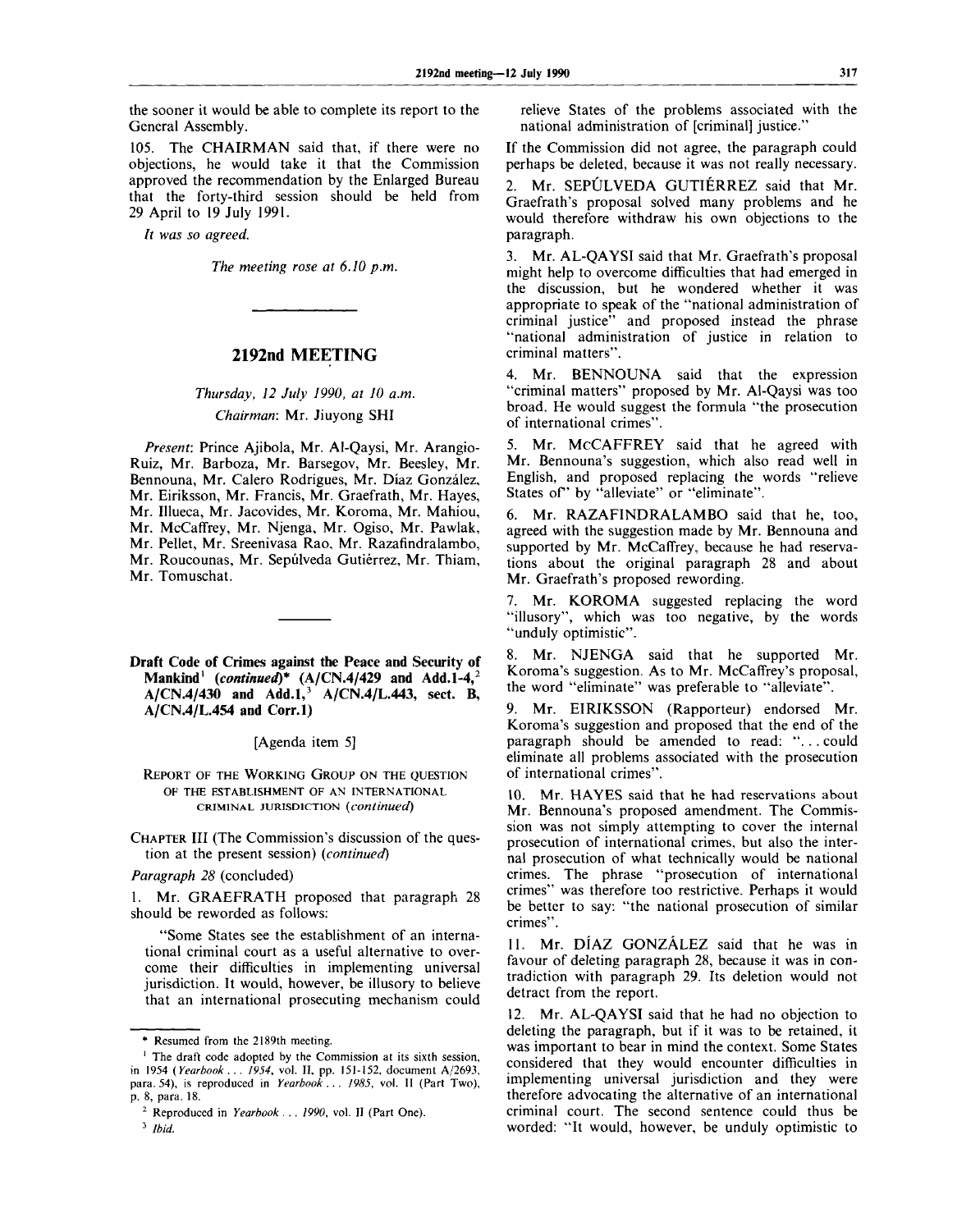believe that an international prosecuting mechanism could eliminate all those difficulties." That would avoid the need to make reference to the national or international prosecution of international crimes. If that formulation was adopted, States might still ask why the belief referred to would be unduly optimistic, and the Commission would have to explain why, thus making the paragraph more cumbersome. If, however, it was the Commission's view that a special case was at issue, it must elaborate on the text, because then the wording he had proposed would not be sufficient.

13. Mr. PAWLAK said that paragraph 28 was designed for those States wishing to receive the assistance of an international criminal court in overcoming difficulties in implementing obligations associated with the prosecution of certain crimes. One example was drug trafficking in Central and South America. The second sentence of the paragraph could be deleted.

14. Mr. THIAM (Chairman-Rapporteur of the Working Group) said that it would be best simply to delete paragraph 28. Obviously, the establishment of an international criminal court did not mean that States would not have problems associated with the implementation of their legal systems.

15. Mr. GRAEFRATH said that he was in favour of deleting paragraph 28 and moving on to more important paragraphs awaiting discussion.

16. Mr. FRANCIS said that paragraph 28 raised an important issue of direct concern to countries such as his own. He was strongly against deleting the paragraph and thought that it should be included in the form suggested earlier by Mr. Graefrath. Countries not currently affected by the problem might be at some later date.

17. Prince AJIBOLA said that he agreed with Mr. Pawlak: certain States wanted to receive assistance from an international criminal court and paragraph 28 should therefore be retained. Indeed, some States did not even know what to do about nationals of other States who had committed offences in their territory.

18. Mr. AL-QAYSI said that he supported the suggestion to replace the word "illusory" by the words "unduly optimistic". The phrase "relieve States of the problems associated with the national administration of [criminal] justice", in the text proposed by Mr. Graefrath (para. 1 above), could be replaced by "eliminate all those difficulties".

19. Mr. SEPULVEDA GUTIERREZ, supported by Mr. THIAM (Chairman-Rapporteur of the Working Group), said that, as the Commission was unable to agree on a text, paragraph 28 should be deleted.

20. Mr. BENNOUNA, speaking on a point of order, suggested that the Chairman should establish a small working group to make a last attempt to produce a draft for paragraph 28, failing which the paragraph should be deleted.

21. Mr. JACOVIDES, speaking on a point of order, asked the Chairman to rule on Mr. Bennouna's proposal.

22. The CHAIRMAN suggested that an informal working group, composed of Mr. Bennouna, Mr. Francis, Mr. Graefrath and Mr. Thiam (Chairman-Rapporteur of the Working Group), should be established with a view to agreeing on a compromise text.

### *It was so agreed.*

23. Following a brief suspension of the meeting, the CHAIRMAN announced that the informal working group established to find a compromise text recommended the deletion of paragraph 28.

24. Prince AJIBOLA objected that it was no part of that group's mandate to propose the deletion of paragraph 28. The group had been set up for the purpose of endeavouring to find a text for the paragraph that would be acceptable to all. If more time was needed to arrive at that result, the Commission should consider requesting it to continue its work. Perhaps paragraph 28 could be referred to the Chairman-Rapporteur of the Working Group. In any case, it was for the Commission itself to decide whether or not to delete a paragraph.

25. Mr. THIAM (Chairman-Rapporteur of the Working Group) pointed out that the members of the informal working group had been unable to arrive at an agreed text and had accordingly recommended the deletion of paragraph 28. As far as he was concerned, he could do no more.

26. Mr. FRANCIS said that he shared the concern about the proposal to delete paragraph 28. The paragraph referred to the problems of small States in trying to implement existing systems of universal jurisdiction—a matter of great interest to such States.

27. The CHAIRMAN said that the objection raised by Prince Ajibola would be reflected in the summary record of the meeting. If there were no objections, he would take it that the Commission agreed to delete paragraph 28.

// *was so agreed.*

*Paragraph 29*

28. Mr. HAYES said that the word "for" should be inserted before the words "the protection" in the second sentence.

*It was so agreed.*

29. Mr. KOROMA said that he was not happy about the opening phrase, "Although the possibility of abusing an international court for political purposes cannot be excluded . . .", as it was in the nature of a value judgment. The first sentence should therefore be replaced by the following text: "In order to safeguard the integrity of the international criminal court as well as to protect the rights of accused persons, it will be necessary to devise an adequate structure for the court."

30. Prince AJIBOLA said that the first sentence should be deleted. It referred to a hypothetical situation and was not in keeping with the line of thought expressed in the next sentence.

31. Mr. EIRIKSSON (Rapporteur) said that the first sentence reflected a concern expressed in many circles.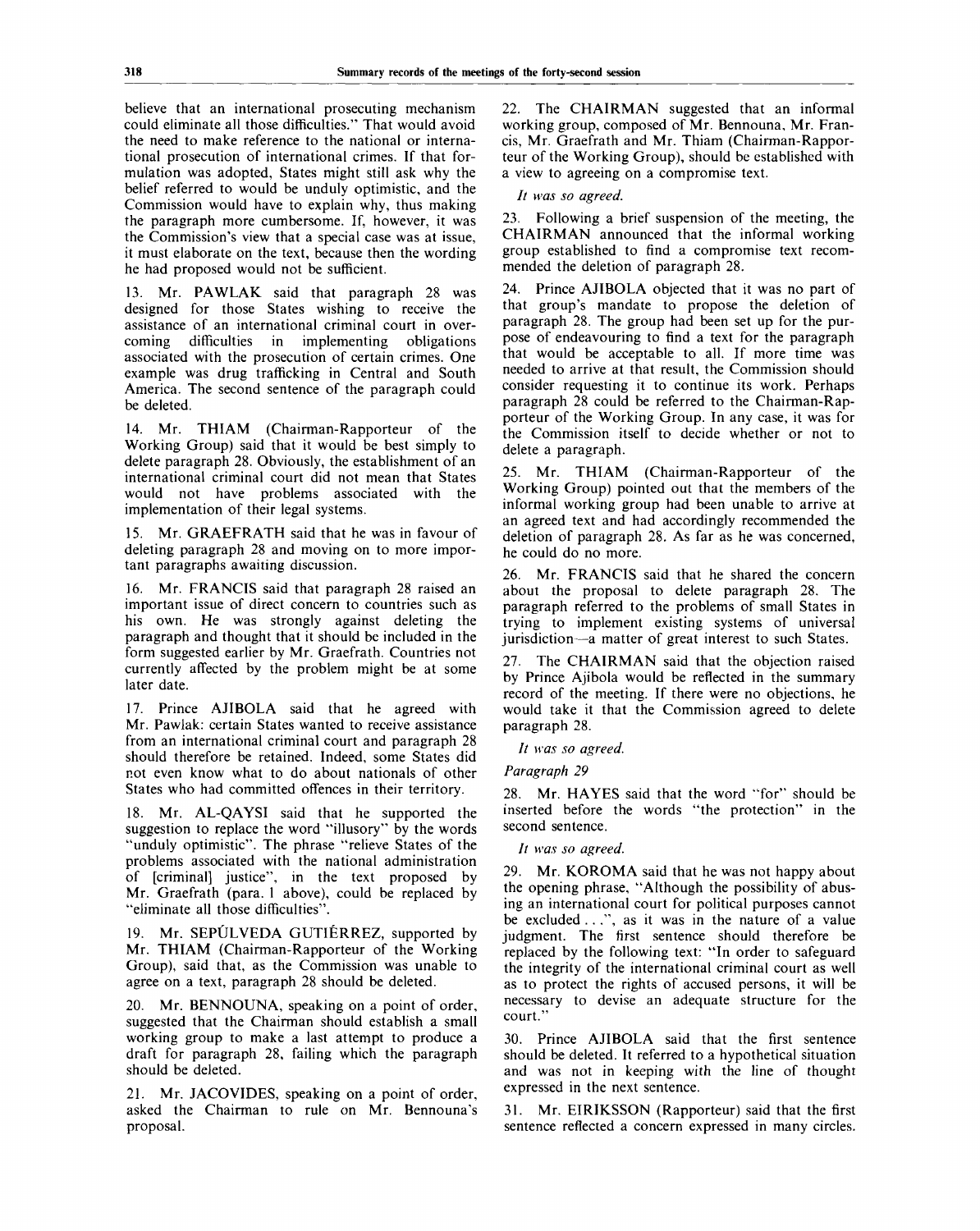To place that concern in the proper context, however, he would suggest that the sentence be reworded as follows: "Some concern has been expressed that an international court may be abused for political purposes, but the Commission is convinced that this could be avoided by devising an adequate structure for the court."

32. Mr. BEESLEY said that he had himself had some similar wording in mind. On reflection, however, he would prefer Mr. Koroma's proposal, as it addressed the central issue more appropriately by referring to the integrity of the court and to protection of the rights of the individual. He therefore urged the Commission to adopt that proposal.

33. Mr. NJENGA said that he, too, endorsed Mr. Koroma's proposal.

34. Mr. TOMUSCHAT proposed that the first sentence should be amended to read: "Although concerns have been expressed that an international court could not be totally insulated from political currents, the Commission is convinced that the court's independence and integrity may be safeguarded by devising an adequate structure." The second sentence would remain in its present form.

35. Mr. KOROMA said that he could accept that proposal, subject to deletion of the word "human" in the second sentence.

36. Mr. Sreenivasa RAO proposed that the words "safeguarded by devising an adequate structure", in Mr. Tomuschat's proposed amendment, should be replaced by "guaranteed by devising a structure with adequate safeguards".

37. The CHAIRMAN said that, if there were no objections, he would take it that the Commission agreed to adopt Mr. Tomuschat's amendment, as modified by Mr. Sreenivasa Rao, and to delete the word "human" in the second sentence as proposed by Mr. Koroma.

// *was so agreed.*

*Paragraph 29, as amended, was adopted.*

38. Prince AJIBOLA noted that at some points the report of the Working Group referred to an "international criminal court" and at others simply to a "court". For the sake of consistency, he would prefer to use the latter term throughout the report.

39. Mr. THIAM (Chairman-Rapporteur of the Working Group) said that the corresponding word in the French text was *juridiction,* which had the advantage of being much broader. He had no preference in the matter, however.

40. Mr. PELLET, agreeing with the Chairman-Rapporteur of the Working Group, said that *juridiction* was also more suitable, as it was a neutral term. Moreover, the words "tribunal" or "court" would not be in conformity with the language used in the existing instruments on genocide and *apartheid.*

41. Mr. NJENGA, supported by Mr. PAWLAK, said that, in English, the word "jurisdiction" was not synonymous with "court". Prince Ajibola's unease could be allayed by adding the words "hereinafter referred to as 'the court' " after the words "international criminal court" in paragraph 23.

42. Mr. MAHIOU suggested that it be left to the Chairman-Rapporteur of the Working Group to find the most appropriate form of words.

43. Mr. HAYES said that, since the matter was purely one of editing, the text should remain as drafted.

*It was so agreed.*

*Paragraph 30*

44. Mr. KOROMA said that the words "more in" should be replaced by "in more".

*It was so agreed.*

*Paragraph 30, as amended, was adopted.*

*Paragraph 31*

45. Mr. CALERO RODRIGUES said that paragraph 31 set out three options for the exercise of jurisdiction, as an indication of which law should be applied by the court. The third option introduced an additional, and to his mind extraneous, element in that it said not simply that the court would exercise jurisdiction over any crimes in respect of which States would attribute competence to it, but that the court could be established independently of the code. That had nothing whatsoever to do with the question of the attribution of competence for certain crimes. The court could very well be established independently of the code yet have competence only for crimes included in the code. In his view, therefore, the element in question should be deleted.

46. Mr. MCCAFFREY said that he agreed with Mr. Calero Rodrigues. He also proposed that the word "envisaged", in subparagraph (ii), should be replaced by "included", which was the word used in subparagraph (i). He further proposed that the phrase "attribute competence to it", in subparagraph (iii), should be replaced by "confer competence on it".

47. Mr. BARSEGOV pointed out that the authors of the report appeared to have overlooked in paragraph 31 the fact that there were international conventions in force which punished certain crimes and provided for the establishment of an international criminal court for the purpose. The problem was to some extent referred to in subparagraph (iii), which spoke of jurisdiction over the crimes "in respect of which States would attribute competence" to the court. He accordingly urged that specific reference be made to crimes which had already been defined by the international community and for which the need for an international criminal court was recognized.

48. He could be satisfied with the present text if he were assured that it covered all the crimes mentioned in existing international conventions and those that would be made punishable under future conventions. Otherwise, he would suggest that the matter be made clear by inserting, at the end of subparagraph (iii), an additional phrase along the following lines: ". . . in accordance with international conventions or other instruments".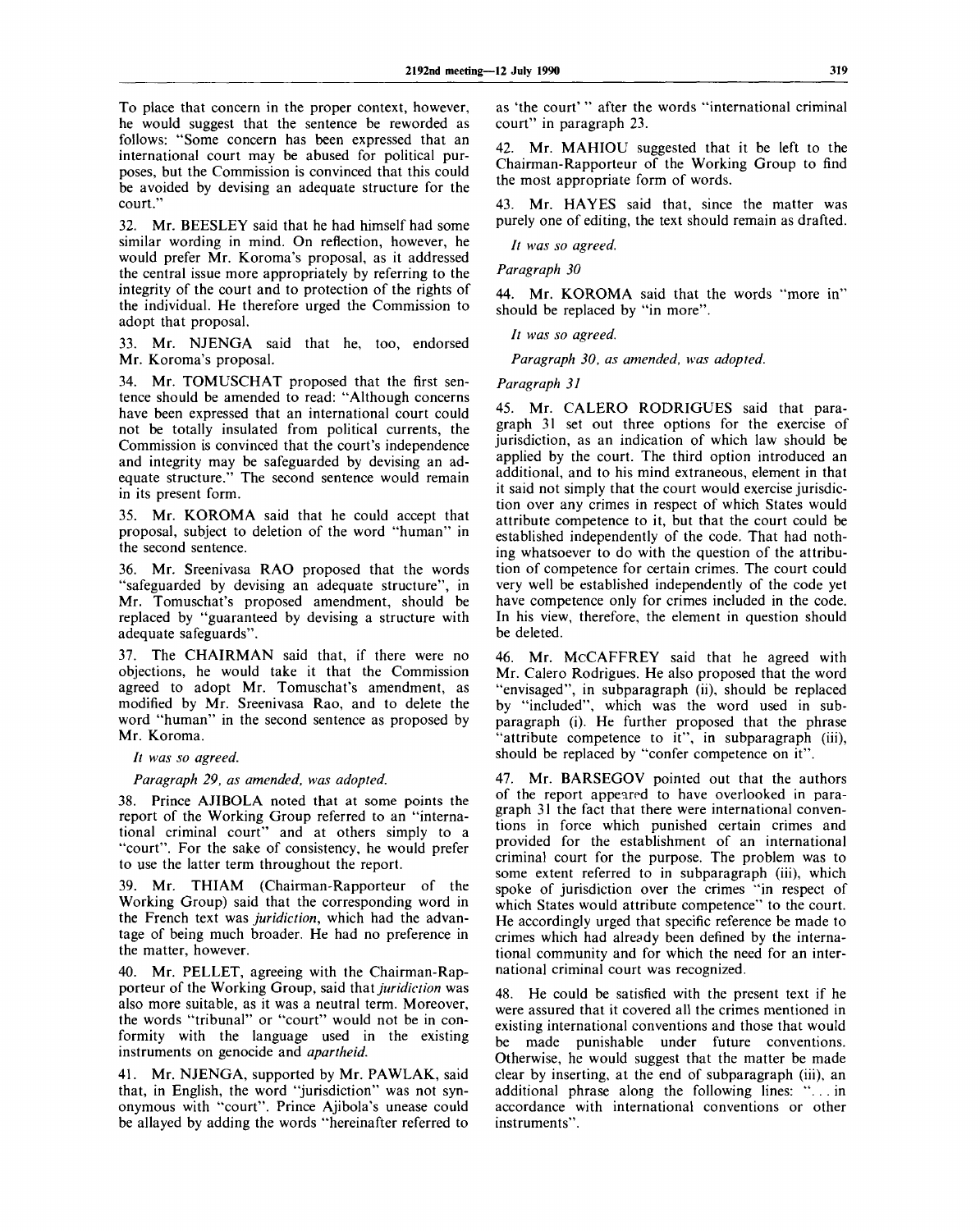49. Mr. KOROMA said that he agreed with Mr. McCaffrey's proposal to replace the words "attribute competence to" by "confer competence on". As to the point raised by Mr. Barsegov, the phrase "crimes in respect of which States would confer competence" should cover such crimes as genocide, in which connection the 1948 Convention on the Prevention and Punishment of the Crime of Genocide contained provisions on jurisdiction.

50. Mr. THIAM (Chairman-Rapporteur of the Working Group) urged that the text of subparagraph (iii) be kept as it stood. In the case of crimes punishable under existing international conventions, the provisions regarding the competent court would be covered by the words "jurisdiction over crimes in respect of which States would confer competence". Consequently, the States parties conferred the competence in question under the terms of the convention itself.

51. Mr. PA WLAK said that, as a member of the Working Group, he supported the Chairman-Rapporteur in urging that the text remain unchanged, except for the useful drafting changes proposed by Mr. McCaffrey.

52. Mr. PELLET said that Mr. Barsegov's point, which was a valid one, could be met by inserting at the end of subparagraph (iii) an additional phrase along the following lines: ".. . and in particular under the 1948 Convention on the Prevention and Punishment of the Crime of Genocide and the 1973 International Convention on the Suppression and Punishment of the Crime of *Apartheid".* He stressed the significance in that context of the words "and in particular".

53. Mr. BEESLEY said that he agreed with Mr. Barsegov. As to the drafting proposals made by Mr. McCaffrey, he agreed that the words "attribute competence to" should be replaced by "confer competence on", but he for one preferred the word "envisaged" for subparagraph (ii) and also for subparagraph (i). Not all the offences "included" in the code constituted crimes.

54. Mr. AL-QAYSI, referring to the point raised by Mr. Barsegov, said that he endorsed the idea of introducing wording which would cover the exercise of jurisdiction for other crimes, namely those under international conventions other than the code.

55. Prince AJIBOLA suggested that, in subparagraph (i), the word "all" should be inserted before "the crimes included in the code". In the interests of consistency, he agreed with Mr. Beesley's suggestion to replace the word "included" by "envisaged".

56. Mr. JACOVIDES said that he agreed with the suggestion to use the same term in both subparagraphs (i) and (ii), but felt that the appropriate term was "included", not "envisaged".

57. Mr. BEESLEY proposed that the term "defined" should be used in both subparagraphs.

58. The CHAIRMAN said that, if there were no objections, he would take it that the Commission agreed: *(a)* to insert the word "all" before the words "the crimes" in subparagraph (i); *(b)* to replace the words "included" in subparagraph (i) and "envisaged" in subparagraph (ii) by "defined";  $(c)$  to amend the last part of subparagraph (iii) to read: "... would confer

competence on it"; *(d)* to insert at the end of subparagraph (iii) an additional phrase along the following lines: "... in particular under existing international conventions".

*It was so agreed.*

*Paragraph 31, as amended, was adopted.*

*Paragraphs 32 and 33*

*Paragraphs 32 and 33 were adopted.*

### *Paragraph 34*

59. Mr. FRANCIS suggested that the word "practicality", in the first sentence, should be replaced by "practicability".

// *was so agreed.*

60. Mr. CALERO RODRIGUES said that the expression "crimes falling under the code", in the first sentence, was unsatisfactory, and the French and Spanish equivalents were no better. The best course would be to speak of crimes "defined in the code".

// *was so agreed.*

61. Mr. PELLET suggested that allowance should be made for a third approach by States. The simplest solution would be to add, at the end of paragraph 34, the phrase "a third group of States adopting an intermediate attitude".

62. Mr. BENNOUNA said that he failed to see how the two options envisaged in the paragraph for the prosecution of certain crimes would allow for a third group of States.

63. Mr. GRAEFRATH said that he agreed with Mr. Bennouna. Unlike paragraph 38, paragraph 34 did not refer to a possible concurrent jurisdiction between an international criminal court and national courts. Its subject was the scope of the crimes covered by the court's jurisdiction.

64. Mr. PELLET said that the question was slightly more complicated. Paragraph 34 did not specify whether, under the second option, States would be obliged to resort to the court for certain crimes, or would remain free either to do so or to continue to prosecute those crimes through their national courts. In the latter hypothesis, there could well be a third category of States. However, he would not press his proposal.

65. Mr. BENNOUNA suggested that, for the sake of precision, the words "from the jurisdiction of the court" should be added at the end of the second sentence.

66. Mr. EIRIKSSON (Rapporteur), pointing out that such an amendment would require a longer phrase in the English text, suggested that the end of the second sentence be amended to read: "... or through the provision of clauses allowing States to opt out of the court's jurisdiction". He agreed with Mr. Pellet that some States might continue to use their own courts, as well as the international court, for certain crimes.

67. Mr. TOMUSCHAT proposed that the words "opting-out clauses" should be replaced by "optional clauses". In the last sentence, he suggested that the